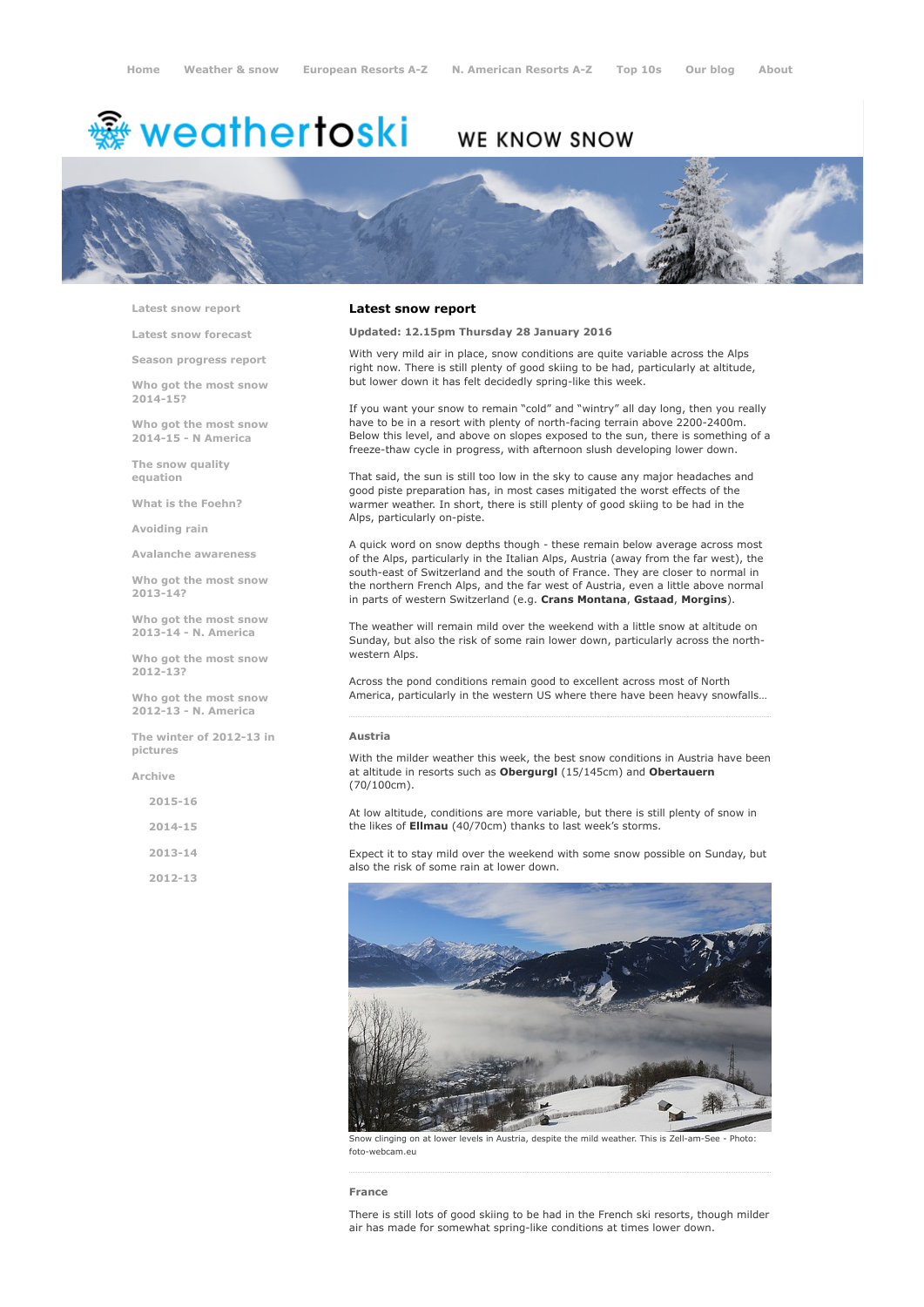

E: [info@weathertoski.co.uk](mailto:fraser@weathertoski.co.uk)

T: +44 (0)20 3151 3154

Les Gets (60/120cm) is one resort where spring-like conditions have been reported, but snow cover at least remains good for now.

For more "wintry" snow you need aim for resorts with plenty of north-facing slopes above 2200m, such as Val d'Isère (97/178cm) and Val Thorens (120/195cm).

It will remain mild over the weekend with a little snow likely at altitude on Sunday, but also some rain lower down.



Good snow cover but variable snow quality in the Haute Savoie. This is La Giettaz near Megève Photo: valdarly-montblanc.com

#### Italy

Snow depths remain way below par across most of the Italian Alps, where snowmaking has been crucial this season to help open and maintain the pistes.

For now, there is still lots of good piste skiing on offer, despite the milder weather, but concerns are growing as to how things will pan out later in the season - unless there is significant snow soon.

One exception to this rule is the far north-west, where **Courmayeur** has very respectable snow depths of 110/180cm. On the other side of the country, however, Selva has just 20/30cm, most of it artificial.

It will remain mild over the weekend with no significant snow in the forecast.



Snow cover still very thin across much of Italy. This is Livigno - Photo: valtline.it

#### Switzerland

Western Switzerland has some of the best snow cover in the Alps right now, even if the milder weather has made snow conditions more variable in resorts such as Villars (50/120cm) and Morgins (60/100cm). For the best snow quality you need to head for the higher resorts, such as Zermatt (25/180cm) and Saas-Fee (45/208cm).

While the rest of the country has generally decent snow depths, one area that is struggling is the south-east, especially the far south east where St Moritz has an unusually low 29/44cm of settled snow.

Expect it to stay very mild for a few days yet with some snow at altitude on Sunday, but also some rain low down.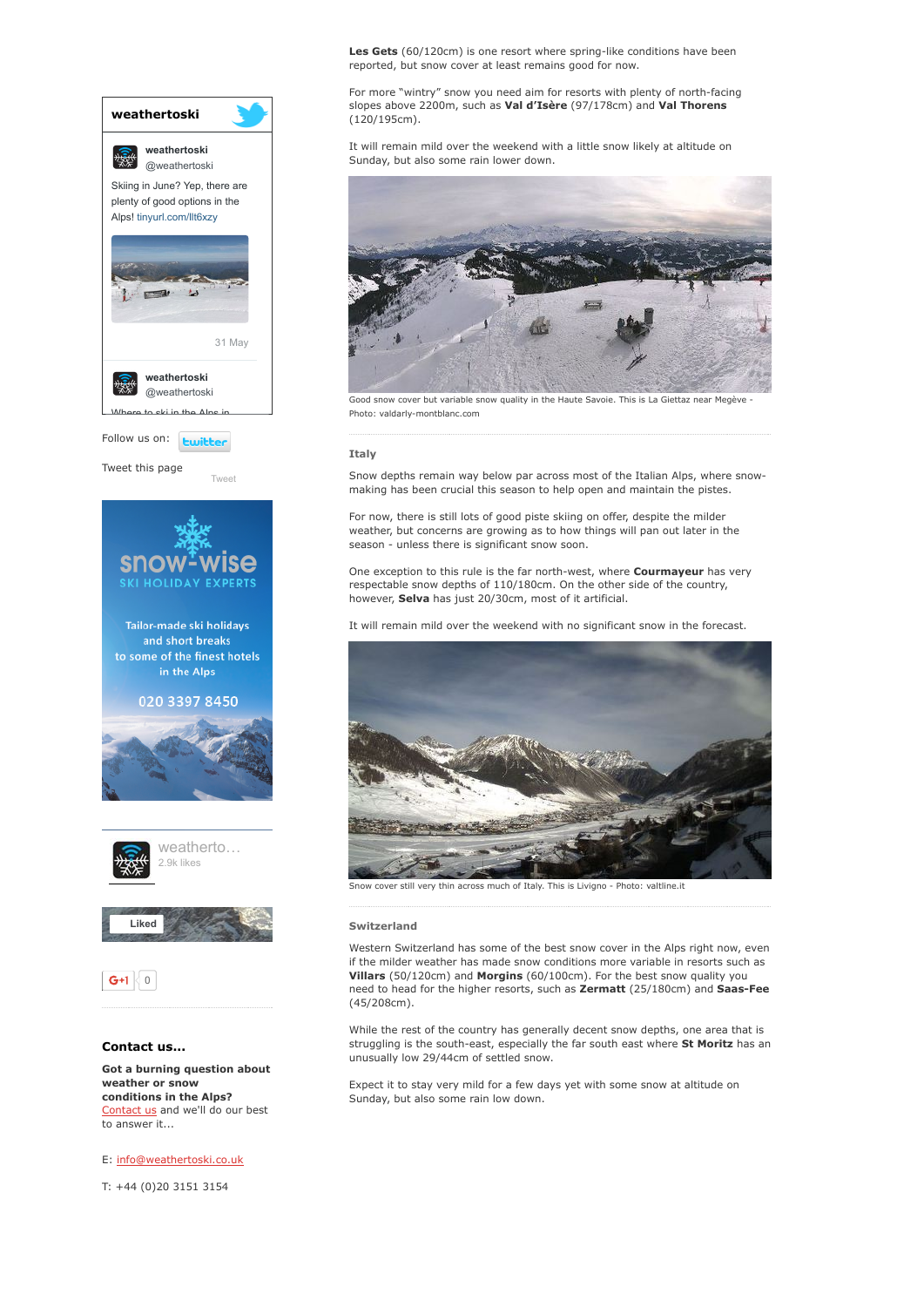

Reasonable snow cover in Lenzerheide in eastern Switzerland Photo: lenzerheide.com

#### Rest of Europe

The Pyrenees haven't seen much snow in the last week, with base depths below par for January across the board. Spain's **Baqueira Beret** (70/125cm) probably offers the best conditions right now. Meanwhile, to alleviate problems later in the season, more snow would be welcome in Andorra - Soldeu currently has 40/70cm of settled snow depending on altitude.

Bulgarian ski resorts haven't seen much snow in the last week, but snow conditions remain decent enough with 65/100cm in leading resort Bansko.

The resorts of western Norway are expecting big snowfalls this weekend. Voss currently has settled snow depths of 45/90cm, but could see up to 1m of fresh at altitude in the next few days.

No such good news for Scotland, where all five main ski resorts are closed at the moment following the recent mild spell. Although it has now turned colder, the weather is still too volatile to allow a realistic chance of anything opening anytime soon.



The pistes are just about adequate in the French Pyrenees. This Les Angles - Photo: lesangles.com

#### USA

Snow conditions remain excellent across most western US resorts.

Snowbird (224cm mid-mountain) is skiing as well as anywhere right snow, with 40cm of fresh snow last Tuesday and lots more in the forecast.

Big snowfalls are also expected this weekend in Mammoth, California, where the upper base has already surpassed 3m, and in Colorado resorts such as Breckenridge where the mid-mountain base is 130cm deep.

#### Canada

Snow is forecast at altitude in Whistler (200cm mid-mountain) today, and to lower elevations over the weekend, which will freshen things up nicely.

Further inland, Fernie is also in excellent shape, with upper base depths of 250cm and more snow also forecast.